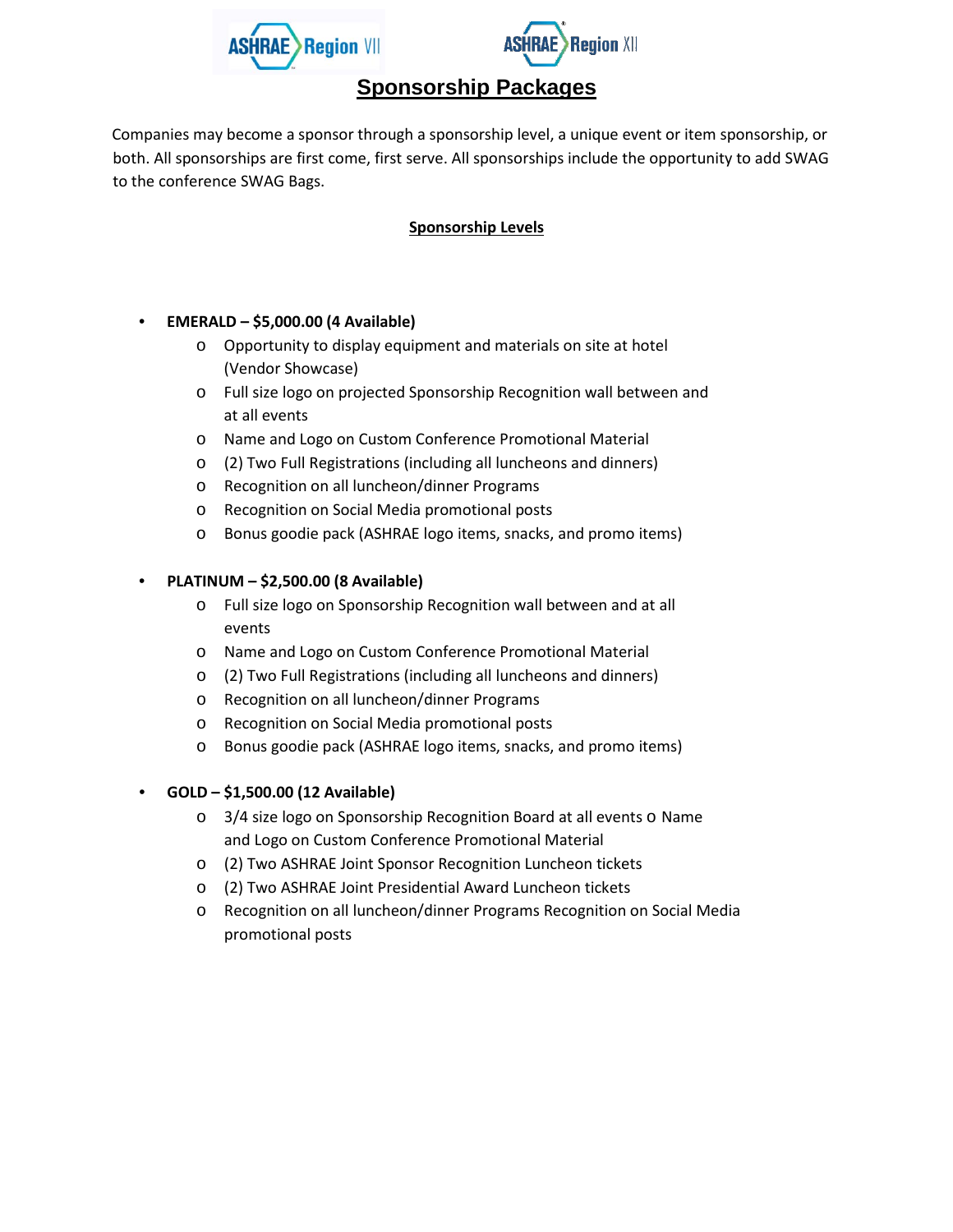



o Bonus goodie pack (ASHRAE logo items, snacks, and promo items)

#### • **SILVER – \$1,000.00 (15 Available)**

- o 1/2 size logo on Sponsorship Recognition Board events at all events
- o Name and Logo on Custom Conference Promotional Material
- o (2) Two ASHRAE Joint Sponsor Recognition Luncheon tickets
- o Recognition on all luncheon/dinner Programs
- o Recognition on Social Media promotional posts
- o Bonus goodie pack (ASHRAE logo items, snacks, and promo items)

#### • **BRONZE – \$500.00 (20 Available)**

- o Name on Custom Conference Promotional Material
- o Recognition on all luncheon/dinner Programs
- o Recognition on Social Media promotional posts

#### • **FRIENDS OF ASHRAE – \$250.00 (20 Available)**

- o Recognition on all luncheon/dinner Programs
- o Recognition on Social Media promotional posts

#### **Unique Event and Item Sponsorships**

- **VENDOR SHOWCASE SPONSOR - \$3,000.00 (one sponsor)**
	- o Prominent display of name and/or logo at the Vendor Showcase
	- o Recognition on Social Media promotional posts

#### • **JOINT REGIONAL DINNER SPONSOR - \$3,000.00 (one sponsor)**

- o Name and Logo exclusively on welcome sign and bars at Joint Regional Dinner o Recognition during event
- o Recognition on Social Media promotional posts
- **CELL PHONE CHARGING STATION SPONSOR - \$3,000.00 (one sponsor)**
	- o Name and/or logo on cell phone charging station with couch seating to be located in the lobby area between all business sessions, technical session, lunches, and dinners
	- o Recognition on Social Media promotional posts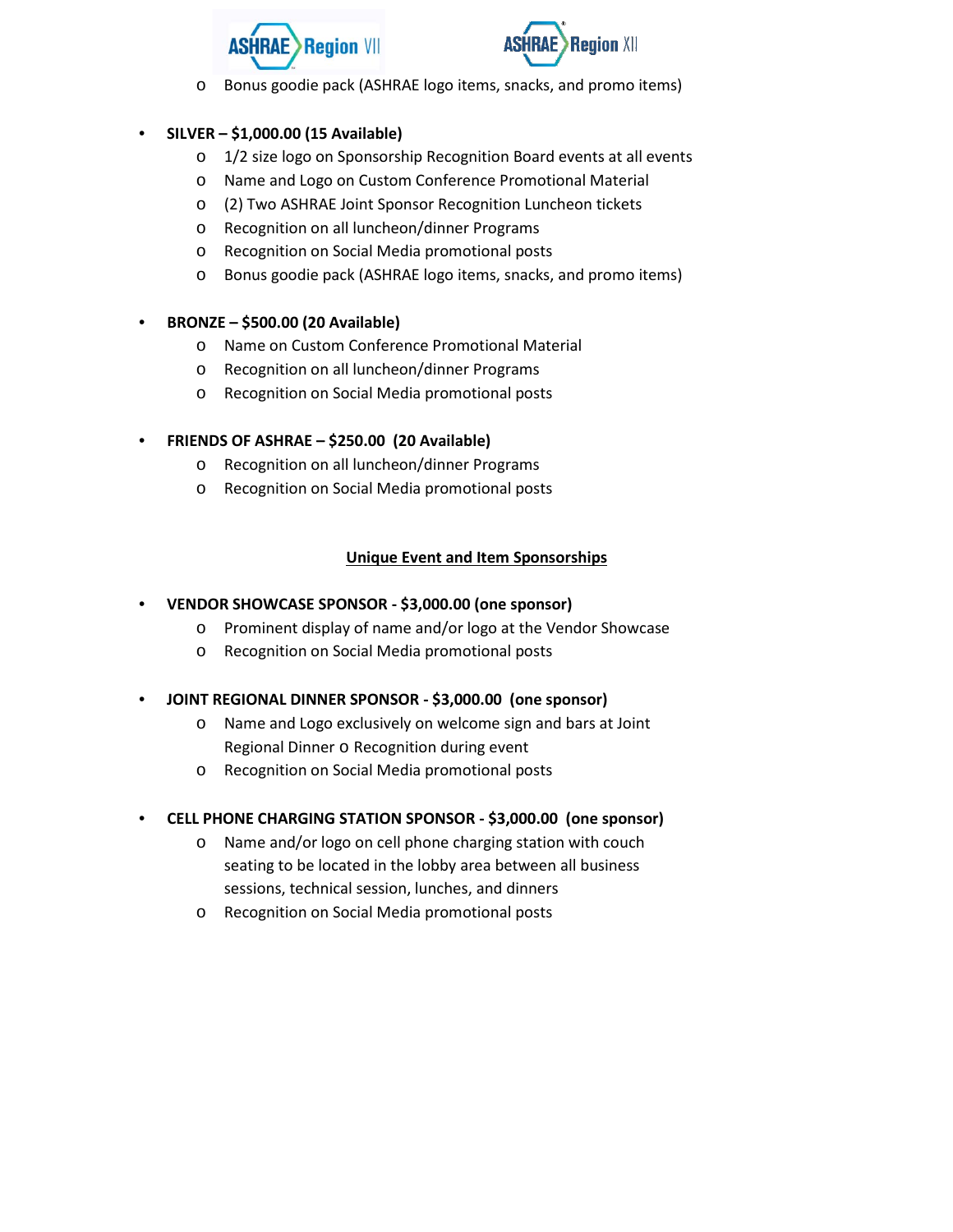



#### • **JOINT TECHNICAL SESSION SPONSOR – \$2,500.00 (one sponsor)**

- o Name and Logo exclusively on all Joint Technical Session signs
- o Solo recognition during event (short 5-minute presentation at beginning)
- o Recognition on Social Media promotional posts

#### • **TRANSLATION SPONSOR - \$2,500.00 (one sponsor)**

- o Name recognition on all programs with Spanish-translated materials
- o Name and logo on Custom Conference Promotional Material
- o Recognition on Social Media promotional posts

### • **LANYARDS SPONSOR – \$2,000.00 (one sponsor)**

- o Name and/or Logo on all lanyards
- o Name and Logo on Sponsor Recognition Luncheon Program
- o Company name on Custom Conference Promotional Material
- o Recognition on Social Media promotional posts
- **JOINT SPONSOR RECOGNITION LUNCHEON SPONSOR – \$2,000.00 (one sponsor)**
	- o Name and Logo exclusively on welcome sign at Joint Sponsor Recognition Luncheon o Recognition during event
	- o Recognition on Social Media promotional posts

### • **HALLWAY SPONSOR - \$1,000.00 (one sponsor)**

- o prominent name and/or logo display on the hallway between all business sessions, technical session, lunches, and dinners
- o Recognition on Social Media promotional posts

## • **HOSPITALITY SUITE SPONSORS – \$2,000.00 (Two Sponsors)**

- o Name and Logo exclusively displayed in one of the Hospitality Suites and on Suite welcome sign
- o Company SWAG in one of the Hospitality Suites o Recognition on Social Media promotional posts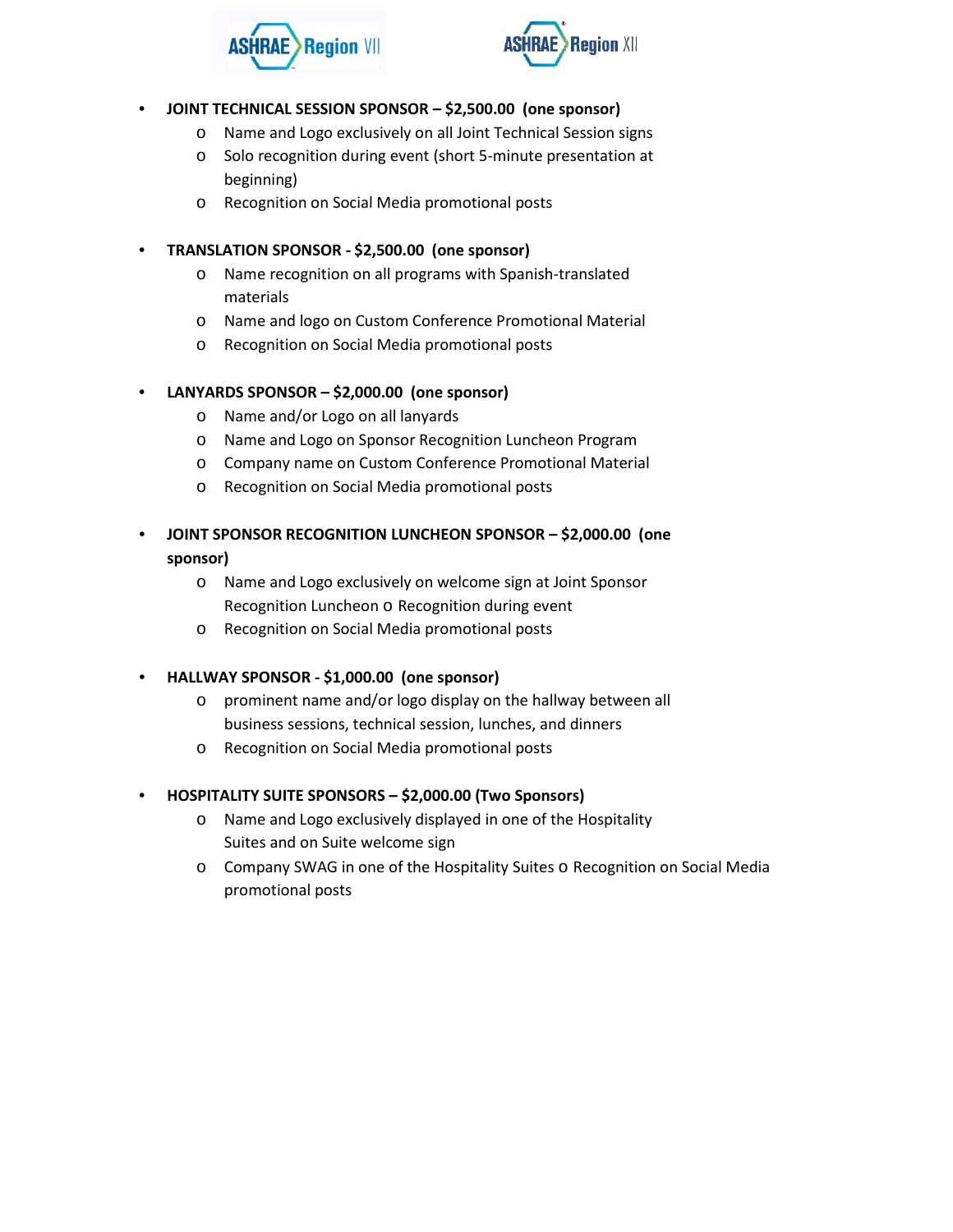



- **SWAG BAGS SPONSOR – \$750.00 (One sponsor)**
	- o Name/Logo on Swag Bags (reusable cloth bags)
	- o Recognition on Social Media promotional posts
- **JOINT YOUNG ENGINEERS IN ASHRAE (YEA) EVENT SPONSOR – \$500.00 (one sponsor)**
	- o Name and Logo exclusively on all Joint YEA Event signs
	- o Recognition on Social Media promotional posts
- **JOINT STUDENT EVENT SPONSOR - \$500.00 (one sponsor)**
	- o Name and Logo exclusively on all Student Event signs
	- o Recognition on Social Media promotional posts
- **JOINT WELCOME DINNER SPONSOR – \$500.00 (one sponsor)**
	- o Name and Logo displayed during the Joint Welcome Dinner
	- o Recognition on Social Media promotional posts
- **JOINT GOLF TOURNAMENT SPONSOR – \$500.00 (one sponsor)**
	- o Name and Logo displayed during Joint Golf Tournament
	- o Recognition on Social Media promotional posts
- **REGISTRATION DESK SPONSOR - \$500.00 (one sponsor)**
	- o Recognition on sign at the Registration Desk
	- o Recognition on Social Media promotional posts
- **SPECIALTY DRINK SPONSOR - \$250.00 (No sponsor limit)**
	- o Have a unique specialty drink named after the sponsor and created to fit and market the uniqueness of the sponsor at the Welcome Dinner.
	- o Recognition on Social Media promotional posts

For sponsorship inquiries, please contact the following individuals:

Sponsors in Florida, the Caribbean, and Central and South America, send an e-mail to Dan Rogers at danfctc@verizon.net.

• Sponsors in Pensacola-Florida, Alabama, Kentucky, Louisiana, Mississippi, Tennessee, or West Virginia, send an e-mail to Grant Page at grant.page@gmail.com.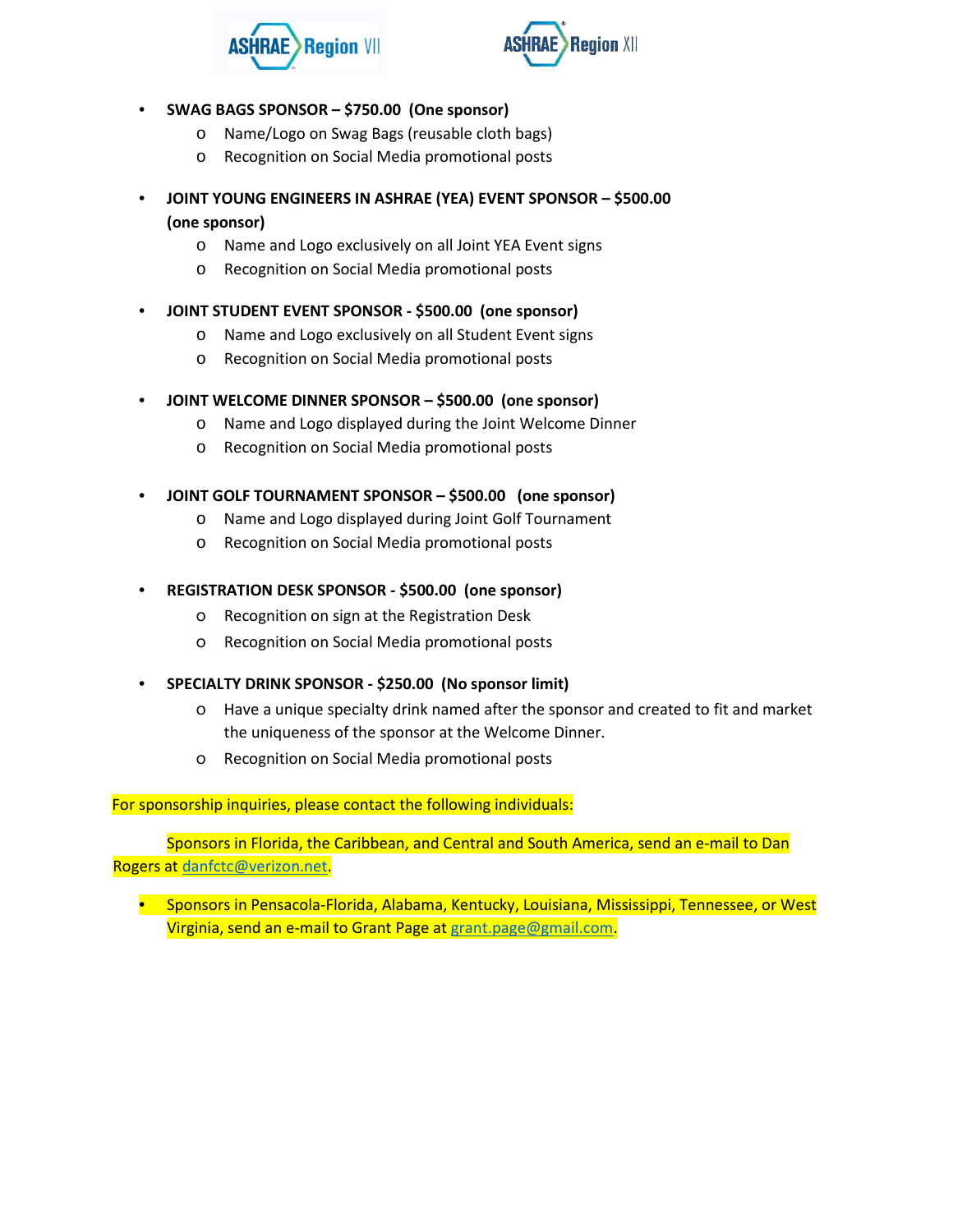



**2018 Joint Chapters' Regional Conference** 

**Lake Buena Vista, Florida - August 8-11, 2018** 

# **Sponsorship Commitment Form**

Please mark the box next to the sponsorships you are committing to and fill out your company information below. Please provide a high-quality image of your company logo when returning the form.

| <b>Sponsorship Levels</b>                  | <b>Unique Event and Item Sponsorships</b><br>VENDOR SHOWCASE SPONSOR - \$2,500<br>$\Box$ |
|--------------------------------------------|------------------------------------------------------------------------------------------|
| $\Box$ EMERALD – \$5,000 (4 Available)     | <b>JOINT REGIONAL DINNER SPONSOR -</b><br>$\Box$                                         |
|                                            | \$2500                                                                                   |
| $\Box$ PLATINUM - \$2,500 (8 Available)    | <b>CELL PHONE CHARGING STATION</b><br>$\Box$                                             |
|                                            | $SPONSOR - $1,000$                                                                       |
| $\Box$ GOLD - \$1,500<br>(12 Available)    | JOINT TECHNICAL SESSION SPONSOR -<br>$\Box$                                              |
| $\Box$ SILVER - \$1,000<br>(15 Available)  | \$2,500                                                                                  |
| $\Box$ BRONZE - \$500<br>(20 Available)    | <b>SPONSOR RECOGNITION LUNCH - \$2,000</b><br>$\Box$                                     |
| □ FRIENDS OF ASHRAE - \$250 (20 Available) | <b>HALLWAY SPONSOR - \$1,000</b><br>$\Box$                                               |
| <b>Unique Event and Item Sponsorships</b>  | <b>JOINT YEA EVENT SPONSOR - \$500</b>                                                   |
| <b>REGISTRATION DESK SPONSOR - \$500</b>   | <b>JOINT STUDENT EVENT SPONSOR - \$500</b>                                               |
| <b>SPECIALTY DRINK SPONSOR - \$250</b>     | <b>JOINT WELCOME DINNER SPONSOR - \$500</b>                                              |
| <b>JOINT HOSPITALITY SUITE SPONSORS -</b>  |                                                                                          |

**\$2000 (2 Available)**